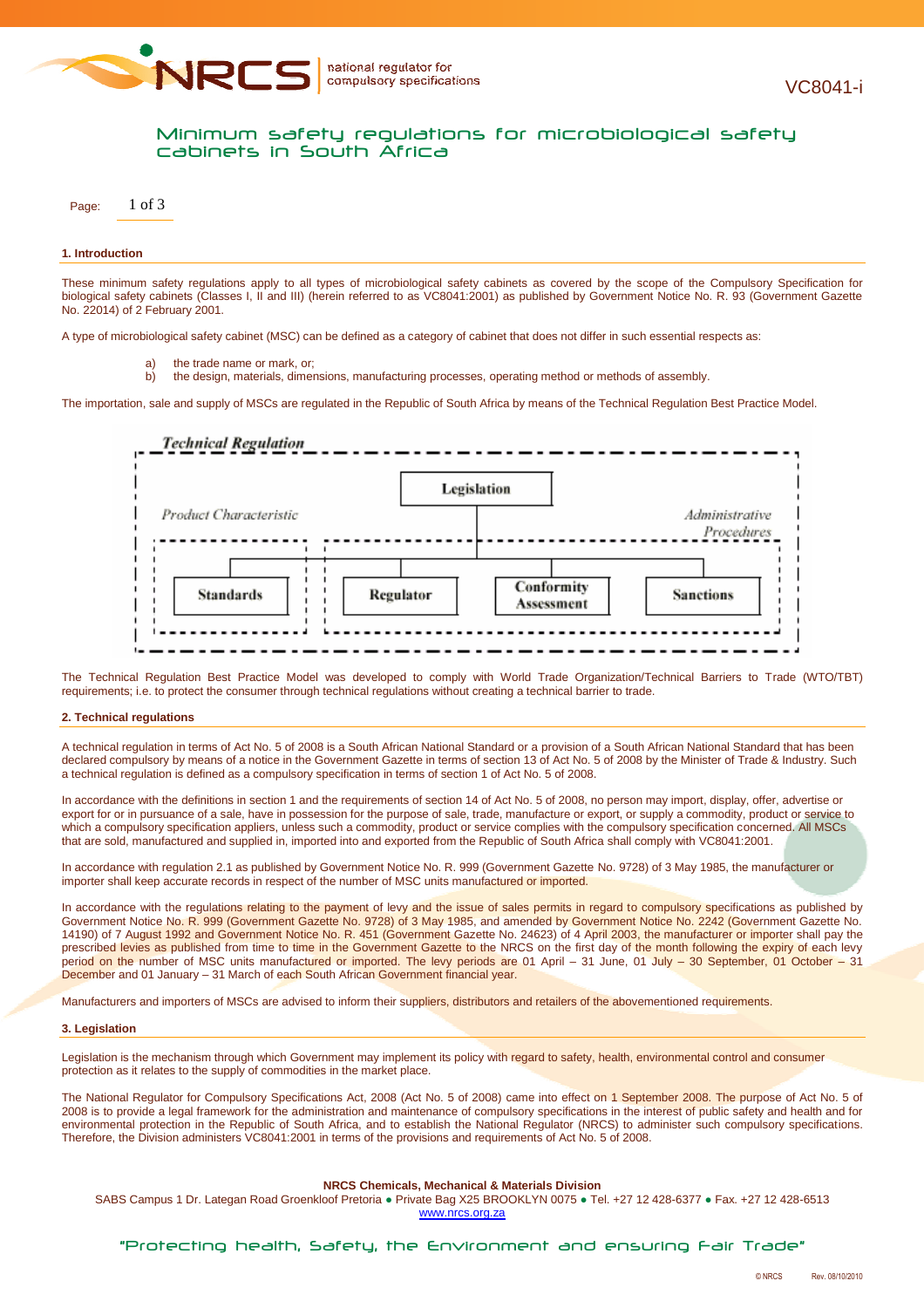## **4.1 Standards**

South Africa has harmonised its National Standard for MSCs, SANS 12469:2002, with European Standard EN 12469:2000: *''Biotechnology ― Performance criteria for microbiological safety cabinets'*. However, compliance with the requirements of SANS 12469:2002 is voluntary.

Compliance with the requirements of VC8041:2001 is mandatory.

## **5. Administrative procedures**

## **5.1 Regulator**

The NRCS was established in terms of Act No. 5 of 2008 for the administration and maintenance of compulsory specifications and the implementation of a regulatory and compliance system for compulsory specifications.

The Chemicals, Mechanical & Materials Division (CMM) of the NRCS is responsible for the administration of VC8041:2001.

## **5.2 Conformity assessments**

The conformity assessment process provides evidence to the Regulator of the extend to which a commodity, product or service complies with a technical regulation.

The conformity assessment processes for MSCs consist of a homologation process and surveillance inspections.

#### 5.2.1 *Homologation of MSCs*

In order to be in compliance with section 14 of Act No. 5 of 2008, a supplier (importer or manufacturer) must obtain the necessary proof of compliance for a MSC type with the requirements of VC8041:2001 before he may supply such a MSC type in South Africa. Such proof of compliance is a NRCS HOMOLOGATION GRANTED certificate that was issued by the NRCS. Homologation is a confirmation by the NRCS that a MSC type has satisfied all the relevant requirements of VC8041:2001.

Manufacturers and importers who are established within the Republic of South Africa may apply to CMM for the homologation of MSCs. An application for homologation shall consist of the items as set out in NRCS form No. VC8041-E.

A set of application forms consists of the following:

- NRCS form No. VC8041-C;
- NRCS form No. VC8041-E;
- NRCS form No. VC8041-F.

The Manager: Approvals of the NRCS CMM Division can be contacted for further details regarding the homologation process and for the submission of applications for the homologation of MSCs.

A list of homologated MSCs is available at the following internet address: Homologation Database - MSCs.

#### 5.2.2 *Surveillance inspections*

Surveillance inspections is a function performed by the NRCS whereby its inspectors go out into the market and inspect MSCs at the point of import, sale, supply and use in order to ensure that nobody is importing, selling or supplying MSCs that do not comply with VC8041:2001. The NRCS inspectors conduct surveillance inspections at manufacturers, importers, distributors (e.g. wholesalers), retailers, suppliers and users of MSCs in accordance with sections 17, 18 and 19 of Act No. 5 of 2008.

#### **5.3 Sanctions**

The sanctions process is the mechanism used by the Regulator to prevent the availability to the consumer of commodities that do not meet the requirements of the technical regulations.

The following recourses are available to the NRCS to prevent the availability to the public of MSCs that do not meet the requirements of VC8041:2001:

- The CEO of the NRCS may issue a directive in accordance with section 15(1) of Act No. 5 of 2008 to ensure that any person (who may be the manufacturer, importer, distributor, retailer or supplier) who is in possession or control of the non-compliant MSCs, keeps it in his or her possession or under his or her control at or on any premises specified in the directive, and does not tamper with or dispose of it, until the directive is withdrawn by the CEO in writing.
- b) The Board of the NRCS may take action to ensure the recall of the non-compliant MSCs, direct in writing that the importer of the non-compliant MSCs returns it to its country of origin, or direct in writing that the non-compliant MSCs be confiscated, destroyed or dealt with in such other manner as the Board may consider fit in terms of section 15(3) of Act No. 5 of 2008.
- c) The NRCS may take legal action against the manufacturer, importer, distributor, retailer, or supplier of non-compliant MSCs in accordance with section 34 of Act No. 5 of 2008.
- d) Press releases to warn the public of non-compliant MSCs in accordance with section 29 of Act No. 5 of 2008.

#### **6. Consumer recourse**

Any individual or organization may contact the NRCS CMM Division concerning suspected non-complying MSCs that may be available in the market. When reporting such concerns of suspected non-complying MSCs, the following information will be required by the NRCS:

- a) Full description of the suspected non-complying MSC type.
- b) Name of the importer, seller or supplier who has supplied the MSC type.
- c) Physical address and contact details of the importer, seller or supplier.

Reporters are advised to keep the following evidence:

- a) Proof of purchase or other delivery documents.
- b) The product itself.
- c) All accompanying documentation and packaging.